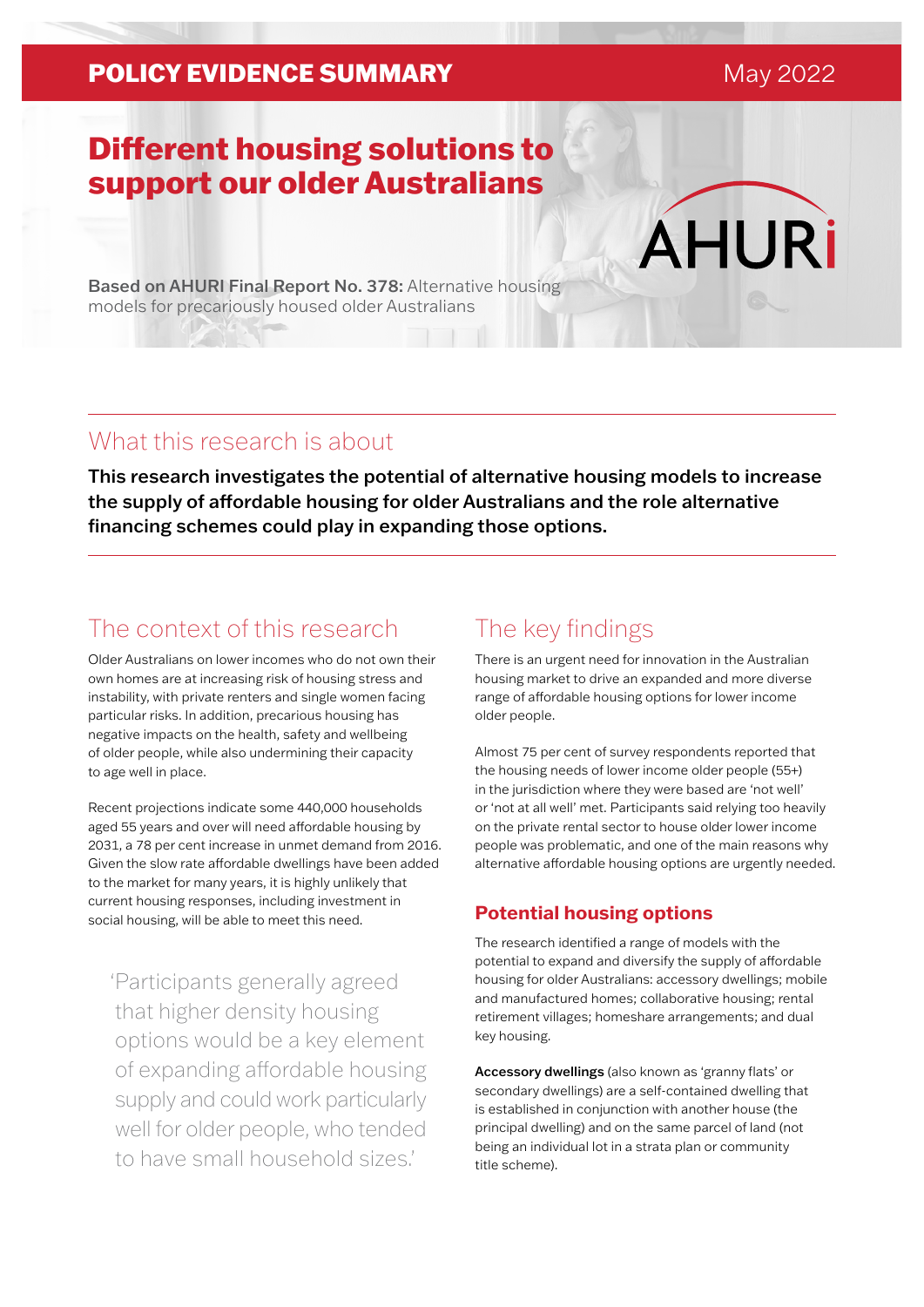Mobile and manufactured homes are prefabricated dwellings constructed either wholly offsite and transported to their location or constructed on-site from modular components manufactured offsite and delivered flat-pack style. As with conventional construction, land prices dictate the overall cost of prefabricated affordable housing.

Collaborative housing (cohousing) usually comprises a mix of private dwellings around collectively owned and managed spaces such as a community house with a kitchen and dining room, and common outdoor areas which encourage interaction between residents. Collaborative housing options are resident or community led, and common features include resident participation in design, governance and management; mutual support and reciprocal relationships between residents; and alternative forms of financing.

Retirement villages are residential complexes where residents have a contract with the operator, either to occupy the premises and/or to receive services. They are currently home to approximately five to seven per cent of Australia's population aged 65 and over. However, at a national average unit price of \$463,000 retirement villages are not usually considered an option for lowincome households.

Homeshare is a form of communal living in which a home provider, often an older adult, shares a spare room in their home with another person in exchange for money, service provision, or a combination of the two. It is seen as an affordable housing option for the older population who are not home owners and are struggling to find affordable and suitable accommodation in the housing market. However, there can be a potential loss of autonomy for the older person because of the sharing of their space, and difficulties in managing interpersonal relationships. The potential for elder abuse also exists, as does the risk of people's vulnerabilities and frailties being manipulated.

Dual key housing is a single title property that is designed as two separate dwellings. One dwelling is usually larger than the other, with a common combination being a studio or one bedroom apartment embedded within a family home with two to four bedrooms. Dual key homes may facilitate older people living in close proximity to sources of care and support, such as when the property is shared by multiple generations of the same family, or on a cohousing basis by two older households. However, dual key housing does perpetuate and rely on a rental model governed by existing residential tenancies legislation.

#### **Alternative financing options**

The research highlighted the role that alternative financing schemes such as shared equity, build-to-rent and rent-tobuy could play in expanding the affordable housing options available to older Australians, including the potential for home ownership under certain conditions.

Shared equity schemes involve the home buyer sharing the costs of home purchase, potentially both the deposit and ongoing mortgage repayments, with a 'partner'. This may be as part of a private arrangement, where two or more households join forces to purchase a home together, or via a government-backed scheme. Even comparatively affordable shared equity arrangements are likely to be out of reach for many older people on lower incomes with few assets.

Build-to-rent is when multi-dwelling developments are purpose-built and retained by a single owner (such as the developer) for rental. Build-to-rent offers the potential to increase affordable housing supply and also facilitate improvements to tenant conditions in the private rental sector, including longer leases and higher standards of building maintenance. Features of the Australian market, including low returns and high risk; the costs of management; land tax, the illiquidity of property assets; and a lack of market information and track record have created barriers to institutional investment in build-to-rent developments.

Rent-to-buy schemes involve some form of agreement between the landlord and the tenant, that the tenant will have an opportunity to purchase the property they are renting at a future time. In Australia, rent-to-buy schemes are not supported by government, and in fact there have been moves to ban them as the schemes, when operated by private entities, tend to expose the tenants to strong financial risks.

'There is considerable scope for affordable housing models to offer older people a range of social benefits, including intergenerational living and opportunities for mutual support.'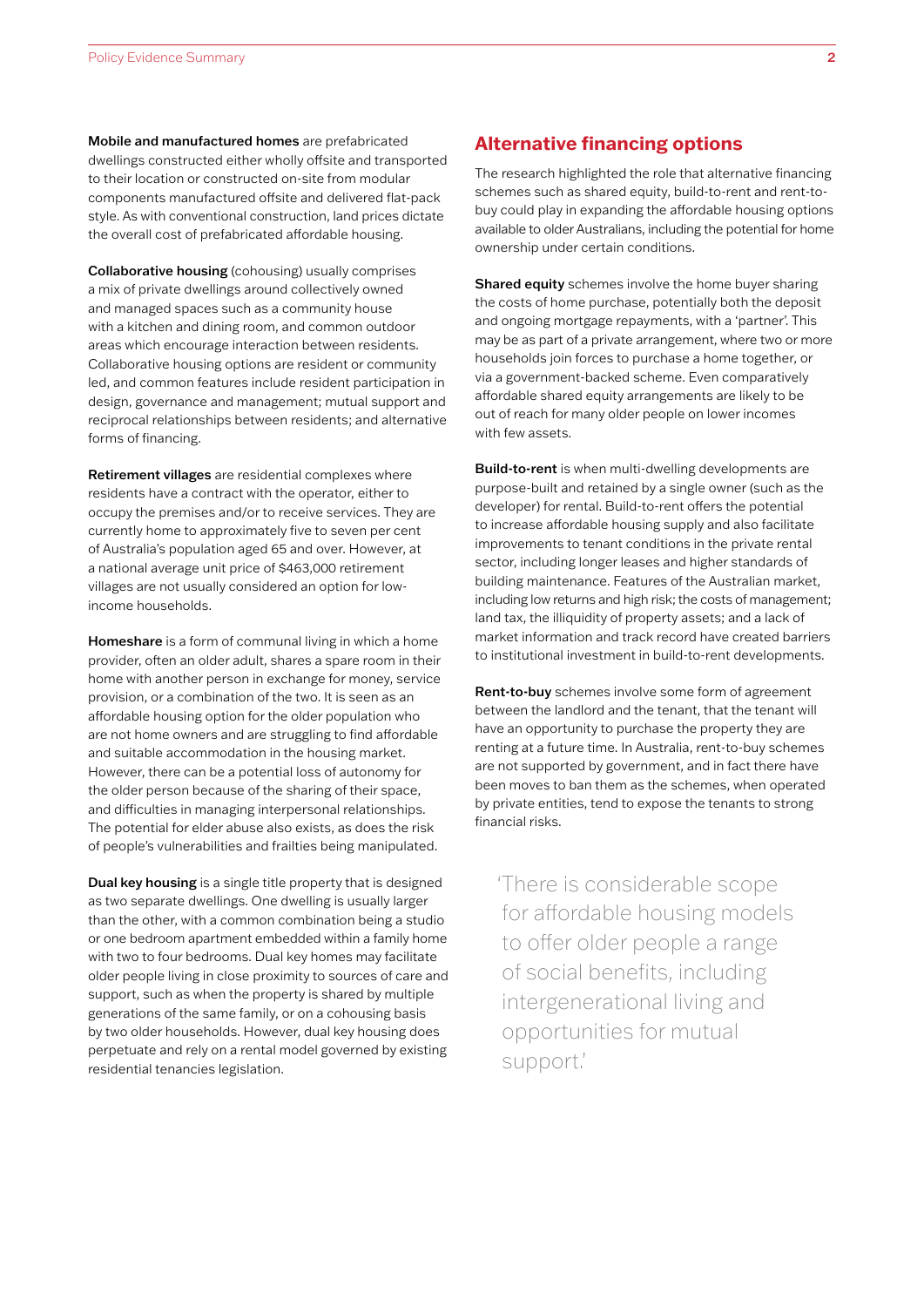#### **Density and good design**

The importance of good housing and urban design as a foundation for successful innovation in the provision of affordable and appropriate housing for older people was a recurring theme in the research. Participants generally agreed that higher density housing options would be a key element of expanding affordable housing supply and could work particularly well for older people, who tended to have small household sizes. Higher densities can promote affordability by using land, the most costly element of most housing developments, more efficiently. Ensuring higher density dwellings retain liveability, however, depends on good design.

Participants talked about design in a broad sense, including accessibility and universal design standards, age-friendly neighbourhoods, and flexibility for adapting to people's changing needs as they age. Interviewees recognised the value of developments being not just internally cohesive, but also integrated with their broader communities. Mixed use developments which include public facilities and services work well in this respect but other forms of integration (such as pedestrian paths or open space accessible to the public) can also be incorporated. Gated developments, on the other hand, intentionally create hard barriers between housing developments and their broader neighbourhood.

### **Alternative housing models for market consideration**

The research identifies seven housing models representing different combinations of identified attributes – designed to be both affordable and to support older people to age in place:

- 1. Mixed use apartment building: a one-bedroom apartment in a multi-level block owned by a state housing authority in the middle ring suburbs of a capital city. *(Rent)*
- 2. Cooperative housing: a development for older people of two-bedroom units located on land owned by a community housing provider in a regional town. *(Rent)*
- 3. Communal housing: a studio apartment in a twostorey building owned by a community housing provider in the inner suburbs of a capital city. *(Rent)*
- 4. Transportable home: a one-bedroom prefabricated home located on vacant public land in the middle ring suburbs of a capital city. *(Rent)*
- 5. Shared equity home ownership: state government and resident sharing ownership of a two-bedroom unit in the outer suburbs of a capital city in a development of eight units. *(Own)*
- 6. Dual key property: two dwellings within one house located in the outer suburbs of a capital city. The two sets of residents share the costs of the mortgage and would usually be two generations of the same family. *(Own)*
- 7. Village-style housing: a studio apartment located in the inner suburbs of a capital city in a development of 50 dwellings across several 3 – 4 storey buildings. *(Rent)*

The models reflect a range of key learnings from the evidence review undertaking as part of the research:

- Ownership opportunities are possible in the context of affordable alternative housing for the target group, for example, through shared equity financing arrangements, as well as via resale caveats or leveraging a small deposit provided by a resident (from superannuation, family member contribution, government grant or other means).
- There is movement away from the detached suburban house with garage and backyard model with most alternative models, at least in metropolitan and larger regional markets. Many affordable alternative housing models adopt higher density forms, offering fewer bedrooms, smaller floor plans, limited or no private outdoor space and no private car parking, in order to keep costs down and allow developments to be located in areas well-serviced by high quality amenities and accessible transport options.
- There is considerable scope for affordable housing models to offer older people a range of social benefits, including intergenerational living and opportunities for mutual support. There may also be safety and security advantages for older people living in close proximity to others, including younger adults.
- While there is potential for older people to benefit from smart home technology and ready access to amenities in mixed use settings, currently these features do not seem to be commonplace in affordable housing models.
- There is a diverse range of possible affordable housing models to suit the different preferences and needs of people as they age. Some of these options are likely to be unfamiliar to many older Australians and their appeal remains largely untested.

The appeal and features of the seven models identified in this research have been tested with a nationally representative sample of precariously housed older Australians and industry stakeholders and will be outlined in subsequent reports from the *AHURI Inquiry into precariously housed older Australians*.